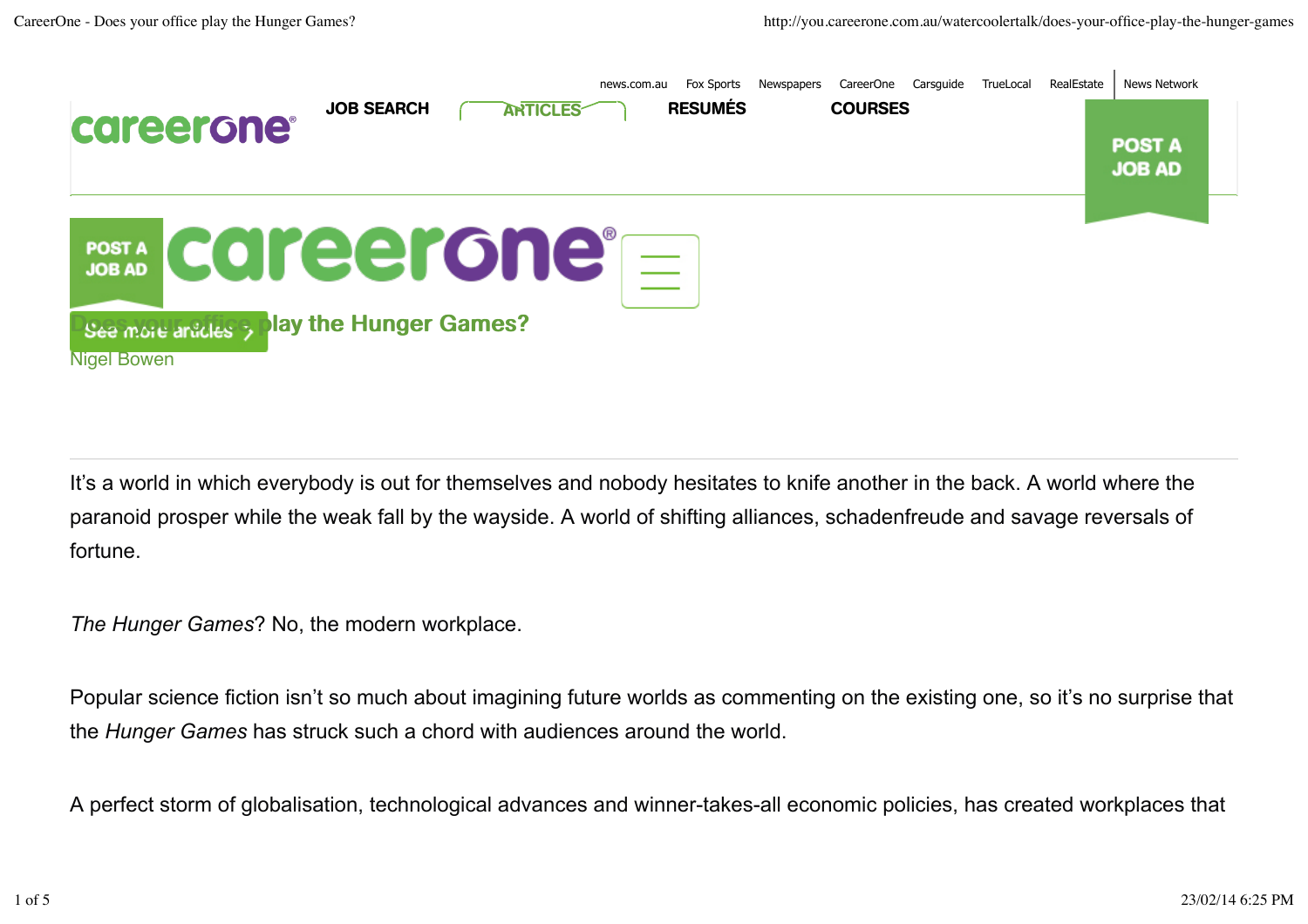bear more than a passing resemblance to the gladiatorial arena dreamt up by author Suzanne Collins while watching reality TV (Donald Trump's *The Apprentice,* possibly?).

Given dog-eat-dog Darwinism reigns, what career tips can be gleaned from *The Hunger Games*?

# **The competition never ends**

In *Catching Fire*, the latest *Hunger Games* installment, the protagonists find themselves back in the arena fighting for their lives, highlighting the reality that there's no point where you've 'made it' and can take it easy.

With never-ending pressure to beat out others to get into the best course/ internship/ entry-level position/ springboard managerial position/ senior executive role, the striving never ceases. And if you do lose your appetite for the battle, there's always someone hungrier around who'll unhesitatingly use your carcass to leverage themselves onto higher ground.

## **There are no rules**

While there may be some sort of feel-good HR manual detailing the official Marquess of Queensbury rules for achieving career advancement, workplace survival always comes down to outperforming competitors, cultivating useful relationships and making sure your flank is protected at all times.

## **You don't have to play the game**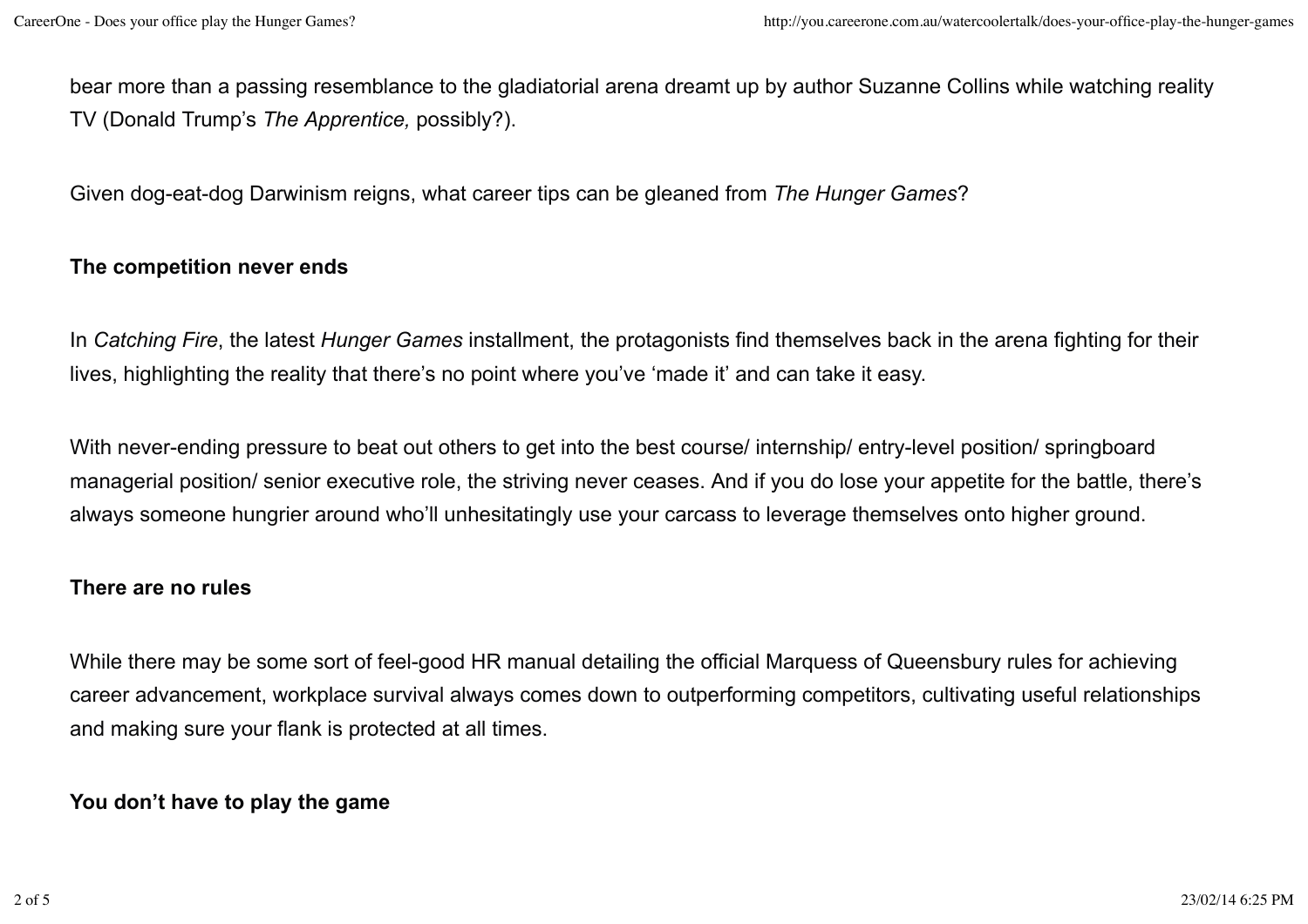As bleak as *The Hunger Games* is, it does carry with it the uplifting message that nobody has the power to force you to do anything that violates your moral code. You can always refuse to cross a certain line and, hopefully, still live to fight another day.

Like they say in the movie: "May the odds be ever in your favour!"

What tips do you have for surviving the modern workplace – ideally with your integrity intact?

# We recommend



**5** celebrities who started out as a mere mortal CareerOne



**3 things we can all learn from Miley Cyrus** CareerOne

ŒΣ

ΞT



**Why an MBA is a waste of time and money** CareerOne



Your Office Chair is killing you CareerOne





**Worst areas for retail careers** CareerOne

| Mission For Health |  |  |
|--------------------|--|--|
|                    |  |  |

**Mission For Health**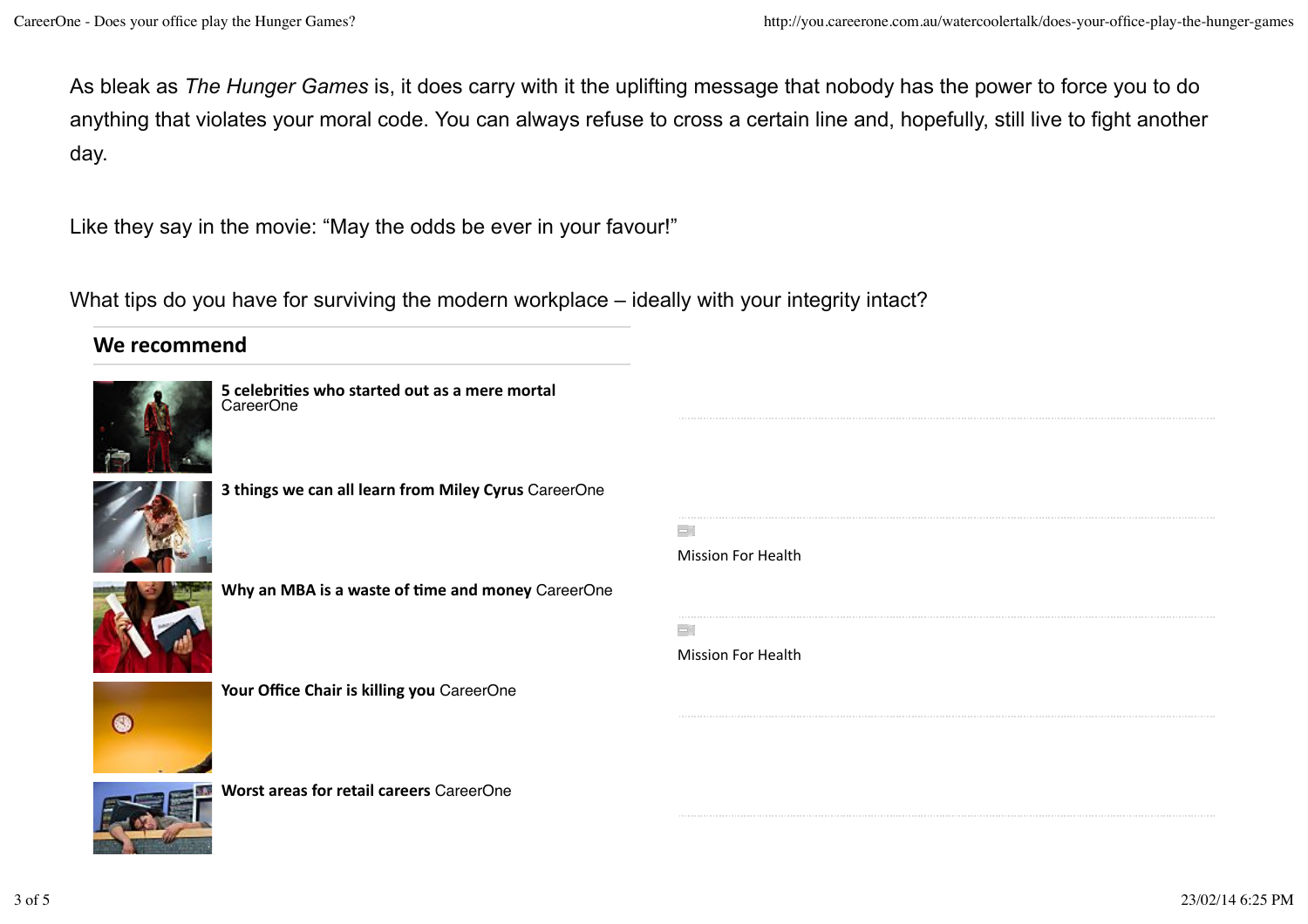

Recommended by

# Most Popular Articles

### Top Computer & IT Tasks

Websites are now a must-have for every business no matter if you're software c ...

Added 7th February 2014

## Top business tasks

Small companies and entrepreneurs have a common problem trying to get the little ...

Added 7th February 2014

## **Top Marketing Tasks**

Successful marketing campaigns usually come down to great strategy and planning, ...

Added 7th February 2014

#### Worst areas for retail careers

Most people have a retail job at some point in their lives, whether it's after ...

Added 8th January 2014